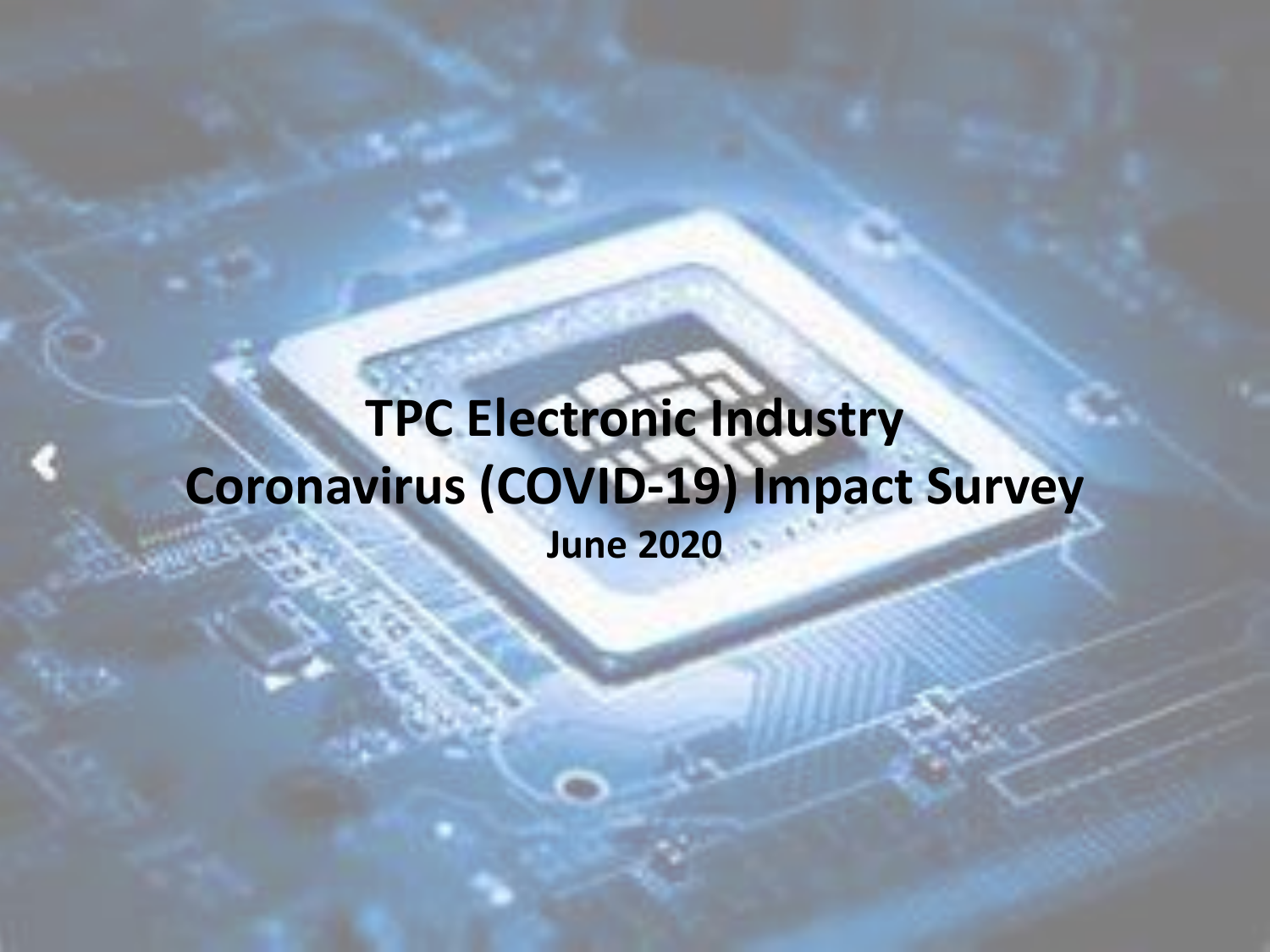## TPC Electronic Industry COVID-19 Impact Survey

Survey Date: May 29-June 5 Respondents: ~6700 Location: Worldwide/China focus (~85% China) Who: Active Electronics Industry Professionals

As a follow up to our ongoing research on the impact to the electronics supply chain in China from the Coronavirus (COVID-19); we did our 4th special survey. The survey had ~6700 respondents with ~85% located in China. Our key findings along with our supporting on the ground checks are as follows:

- Only 28% of the respondents are seeing an incremental negative impact over the past 4 weeks to demand and/or production from the virus; vs. 31% last month and 48% in March.
- Roughly 85% of the respondents see production down only 5% or less for C2Q due to the virus' impact.
- Now 37% think the production shortfall in C1Q will be made up in C2Q while 59% believe it will be made up in C3Q.
- Less than 1% are saying the production shortfall will never be fully made up vs. 15% in the April survey.
- Regarding the C2Q shortfall, ~7% (vs. 14% previously) of these responses believe there will not be enough workers back by C2Q to make up the C1Q production deficit; while ~35% (vs. 37% in April & 47% in March) believe there will not be enough components available in C2Q to make up the shortfall.
- Now 63% (vs. 58% in March & 37% in April) of the respondents see 5% or less demand destruction; while only 7% see >10% demand destruction (vs. 10% in April & 24% in March).
- The weighted average of this survey's demand destruction due to COVID-19 is ~4-5% vs. ~5-6% in the April survey and ~7-8% in the March survey.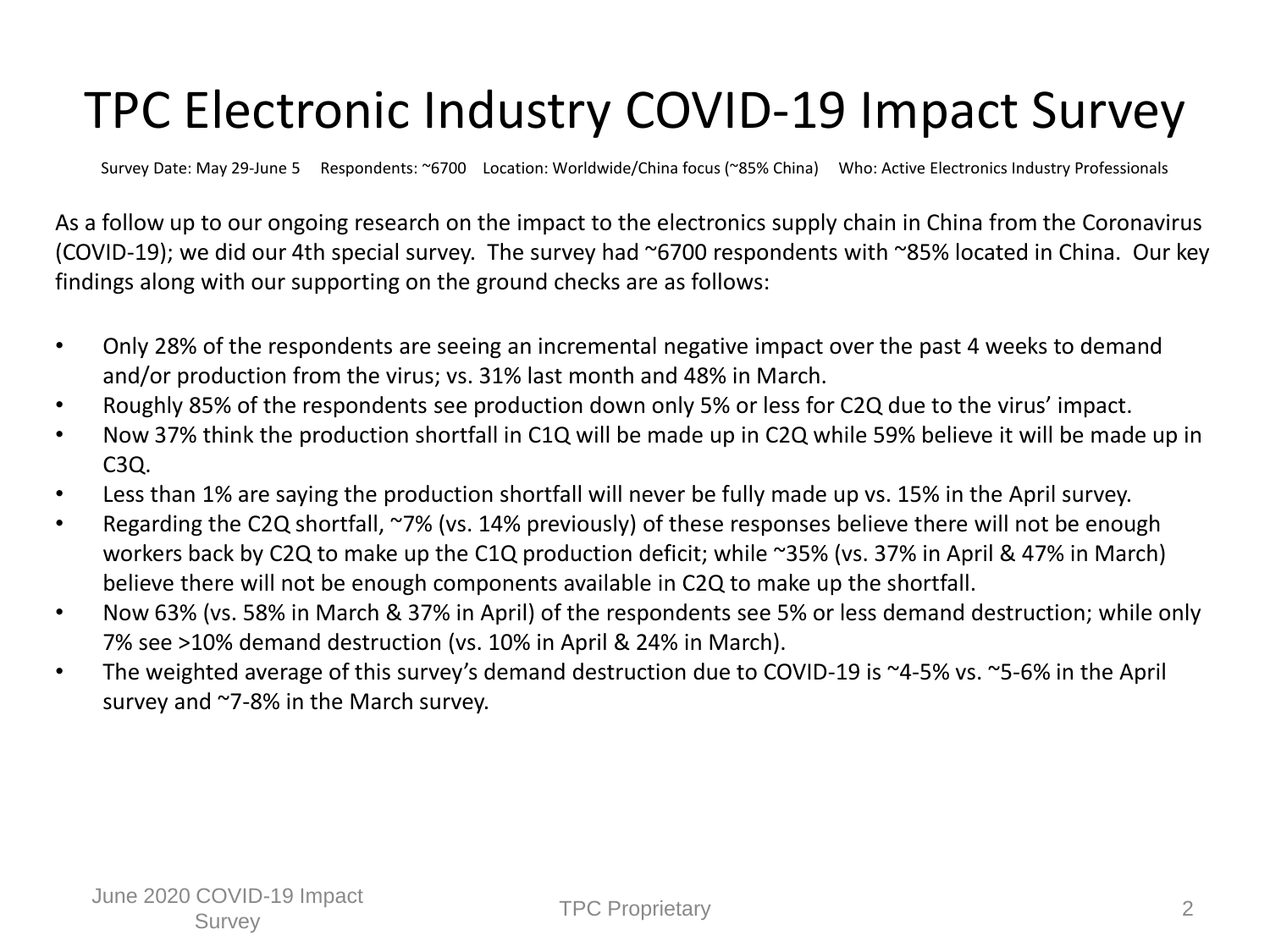Have you seen any additional negative impact to component demand and/or production due to COVID-19 over the last 4 weeks?

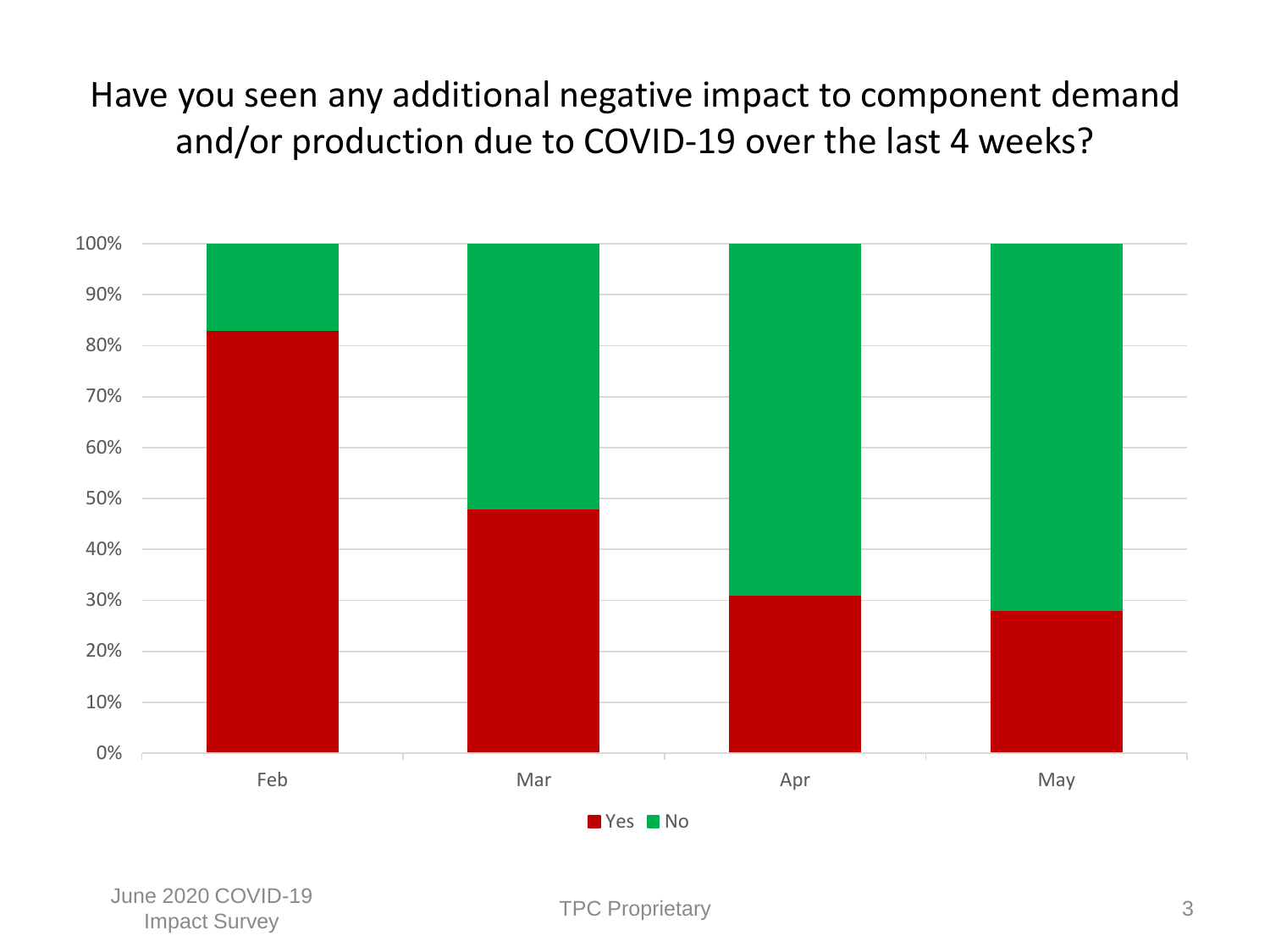### What % of C2Q's electronics production do you think this will impact vs. previous plans?

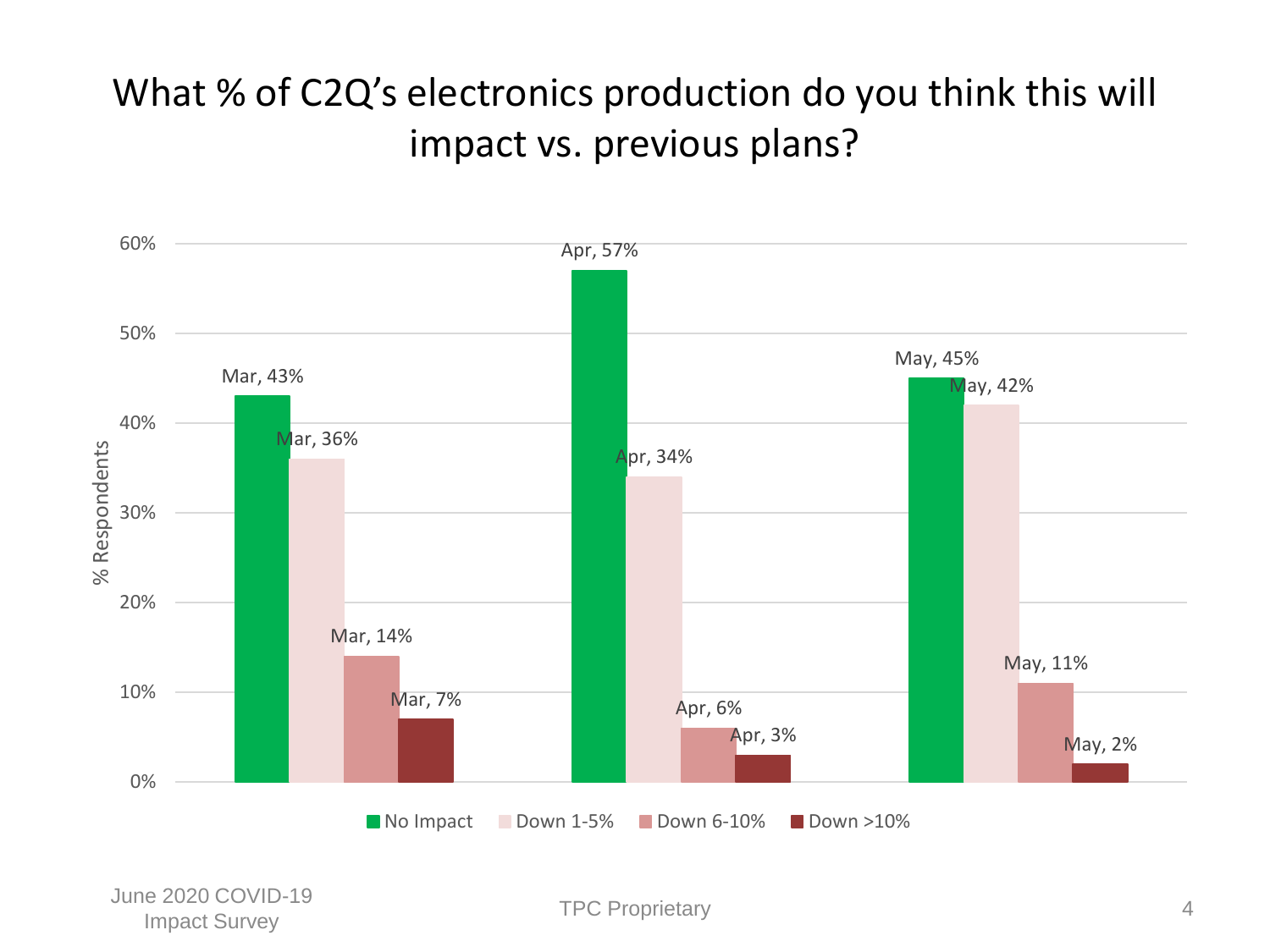#### When do you think the production shortfall from COVID-19 will be made up?

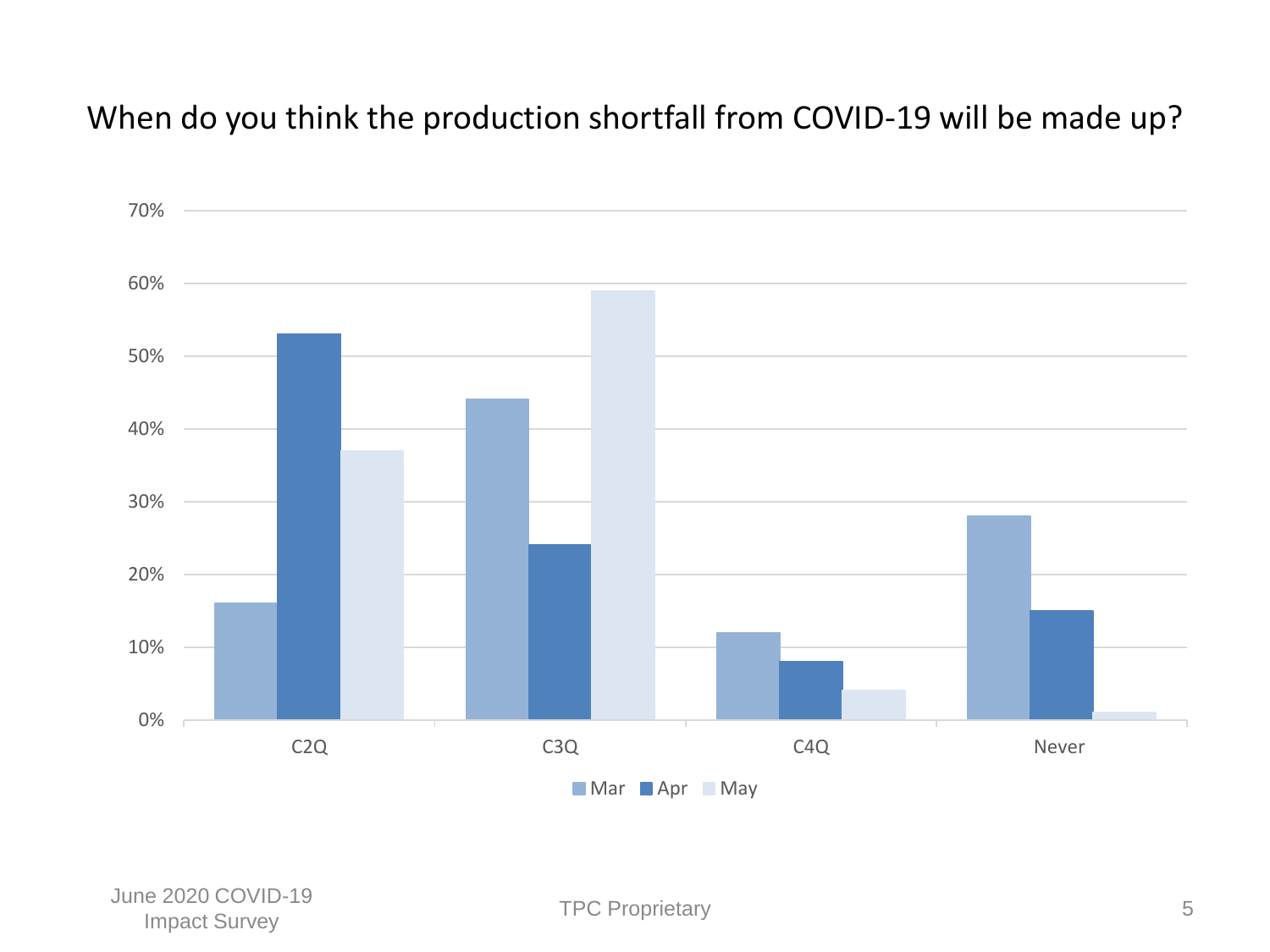### If production delta will not be recovered by C2Q, why? (multiple answers OK)



June 2020 COVID-19 Let the Contract Survey of the Contract Survey of the Contract Survey of the Contract Survey of the Contract Survey of the Contract Survey of the Contract Survey of the Contract Survey of the Contract Survey of the Contrac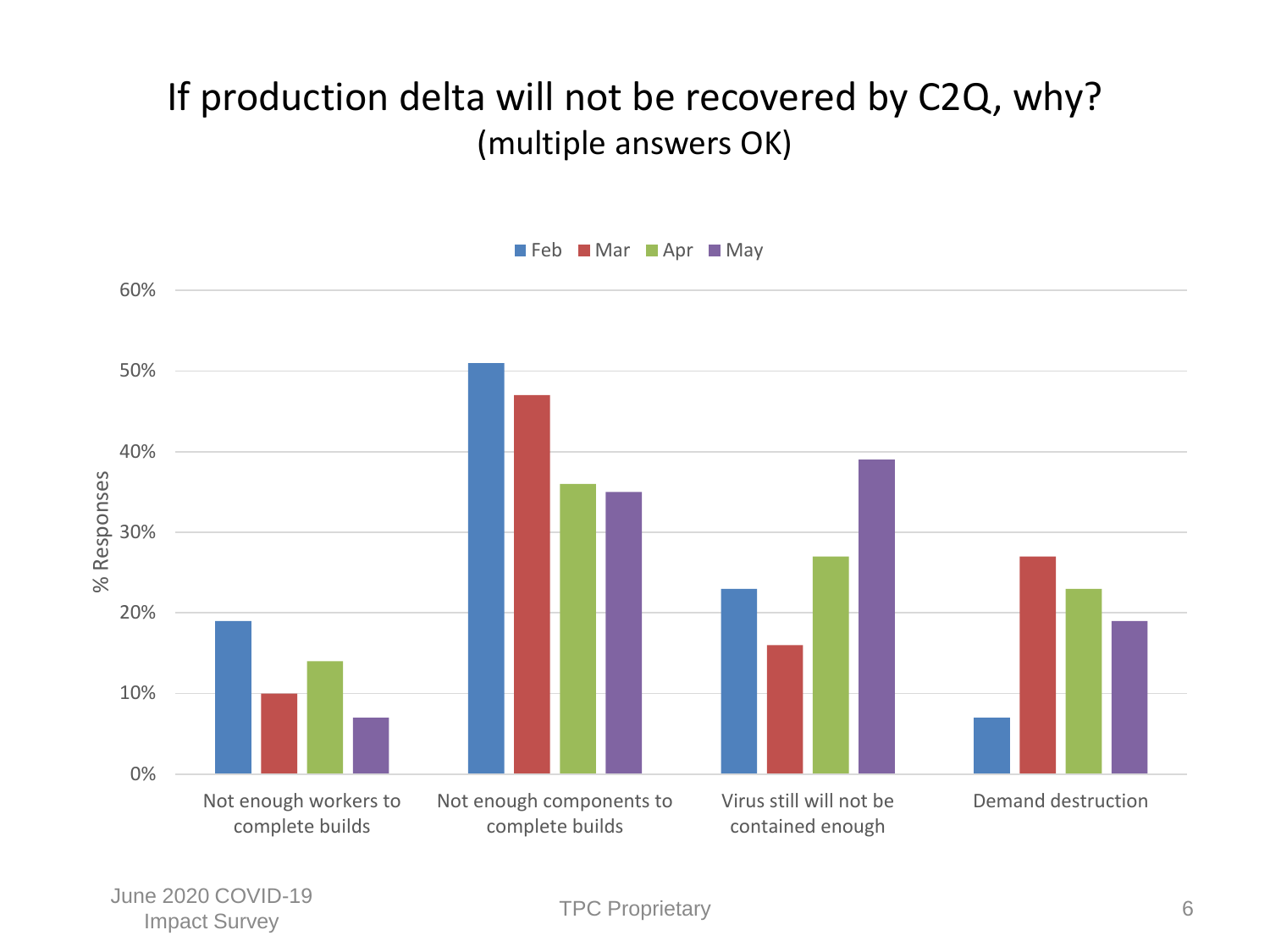### How much demand destruction (if any) do you think we will see due to COVID-19?



June 2020 COVID-19 Let the Contract Survey TPC Proprietary TPC Proprietary The Contract Survey The Contract Survey The Contract Survey The Contract Survey The Contract Survey The Contract Survey The Contract Survey The Contract Survey The Co